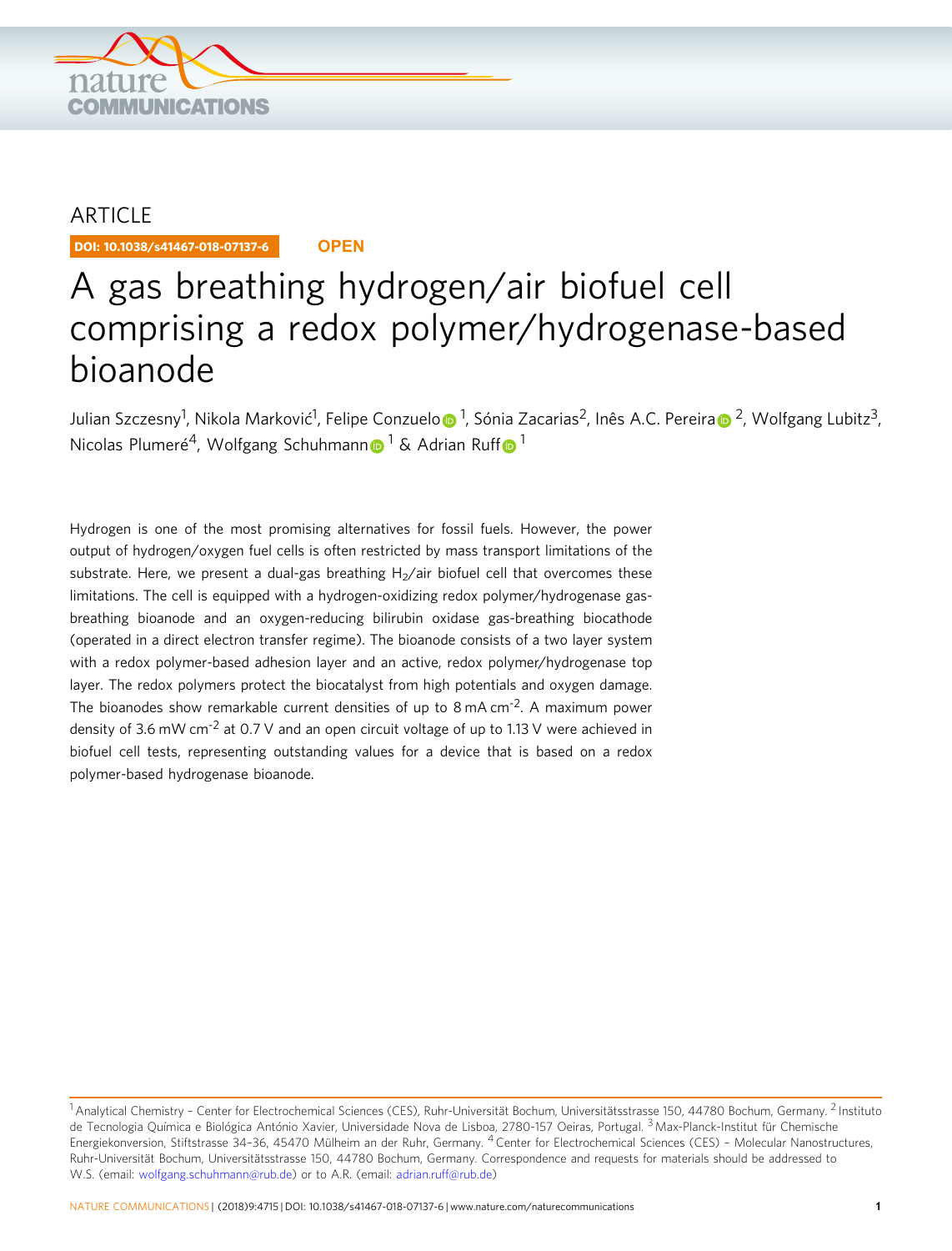**Molecular hydrogen generated from solar-driven water**<br>splitting in photoelectrochemical cells is promising for<br>future energy technologies, as a sustainable and<br>properly the focal fuelel<sup>-8</sup>. The bigh end of splitting in photoelectrochemical cells is promising for renewable alternative to fossil fuels<sup>[1](#page-7-0)-8</sup>. The high amount of energy that is stored in the chemical bond of the  $H_2$  molecule can be released in the form of electrons by using  $H_2$ -oxidation catalysts attached to an anode that is coupled to an  $O<sub>2</sub>$ -reducing cathode in a  $H_2/O_2$  fuel cell<sup>6</sup>. However, commonly used electrocatalysts for  $H<sub>2</sub>$  conversion are usually based on scarce and expensive materials containing noble metals<sup>2</sup>. An alternative approach includes the implementation of biocatalysts for the fabrication of  $H_2/O_2$  biofuel cells (BFCs)<sup>[9](#page-8-0),[10](#page-8-0)</sup>. In these biodevices, hydrogenases, with active centers based on earth-abundant metals (Ni and/or Fe) $^{11}$  $^{11}$  $^{11}$ , have been proven to be powerful catalysts for the  $H_2$  oxidation process at the bioanode with turnover rates similar to that reached with  $Pt^{9,10,12-15}$  $Pt^{9,10,12-15}$  $Pt^{9,10,12-15}$  $Pt^{9,10,12-15}$  $Pt^{9,10,12-15}$  $Pt^{9,10,12-15}$  $Pt^{9,10,12-15}$  $Pt^{9,10,12-15}$  $Pt^{9,10,12-15}$ . Moreover, by employing  $O_2$ -reducing enzymes (e.g., multi-copper oxidases<sup>[16](#page-8-0)</sup> such as bilirubin oxidase or laccase), remarkable power output of up to  $1.7 \text{ mW cm}^{-2}$  [17](#page-8-0) and open circuit voltage (OCV) of up to 1.17  $V^{18}$  have been achieved in  $H_2/O_2$  BFCs with enzymes connected in a direct electron transfer (DET) regime to the electrode surface (for a recent overview on  $H_2/O_2$  BFCs see refs.<sup>[9](#page-8-0),[10](#page-8-0)</sup> and references cited therein). To further enhance the current densities and thus the power output of such BFCs, porous, high surface area<sup>[19](#page-8-0)</sup> or gas diffusion electrodes $20,21$  $20,21$  $20,21$  can be employed. The latter strategy circumvents limitations arising from slow mass transport and the low solubility of the gaseous substrate in the aqueous electrolyte by establishing a triple-phase boundary at the electrode/electrolyte/gas interface. This effect tremendously increases the local substrate gradient at the biocatalyst site by an enhanced substrate flux. Evidently, such gas diffusion layers are highly relevant for potential technological applications<sup>[20,21](#page-8-0)</sup> and a theoretical power output calculated from the results obtained for the individual hydrogenase (bioanode) and bilirubin oxidase (biocathode) half cells of up to 8.4 mW cm<sup>-2</sup> has been reported<sup>[22](#page-8-0)</sup>.

Although hydrogenases reveal remarkable high turnover frequencies for the oxidation of  $H_2$ , their intrinsic instability against molecular  $O_2$  and high potentials, which rapidly deactivate the enzyme, hampers their use in technologically relevant applications. In a DET configuration the enzyme may be directly exposed to detrimental oxygen traces and to high potentials during operational conditions in a  $H_2/O_2$  fuel cell<sup>23</sup>. Consequently, the hydrogenase will be damaged under turnover conditions and hence suitable protection strategies, such as the previously proposed incorporation in a  $O<sub>2</sub>$ -reducing viologenmodified polymer matrix $2^{3,24}$ , are required. Such low-potential polymer-based supporting matrices do not only eliminate harmful  $O_2$  but also act as a Nernst buffer system and hence protect the sensitive catalyst from high-potential deactivation, which might occur in BFCs, especially if the anode is the limiting electrode<sup>25,26</sup>. Simultaneously, the redox polymer ensures faradaic communication between the biocatalyst and the electrode surface via a mediated electron transfer (MET) regime and allows for high biocatalyst loadings due to the 3D structure of the polymer matrix. Applying this strategy, it was possible to achieve outstanding  $H_2$  oxidation currents for a flat polymer/hydrogenase electrode by incorporation of the highly active but sensitive [NiFeSe] hydrogenase from Desulfovibrio vulgaris Hildenborough  $(DvH-[NiFeSe])<sup>27</sup>$  $(DvH-[NiFeSe])<sup>27</sup>$  $(DvH-[NiFeSe])<sup>27</sup>$  into a specifically designed viologen-modified polymer (poly(3-azido-propyl methacrylate-co-butyl acrylate-coglycidyl methacrylate)-viologen designated as P(N3MA-BA-GMA), Fig.  $1)^{28}$  $1)^{28}$ . Moreover,  $H_2/O_2$  BFCs comprising a polymer/ hydrogenase bioanode with remarkable performances and stability became accessible<sup>25,26</sup>. However, the use of polymer/enzymemodified gas diffusion bioelectrodes that provide not only a highcurrent density for  $H_2$  oxidation but also are simultaneously able

to protect the sensitive biocatalyst have not been reported yet, to the best of our knowledge. In addition, it can be expected that the porous structure of the gas diffusion electrodes does not only ensure a high substrate flux but also ensures short electron transport pathways within the polymer films, thus minimizing limitations arising from slow electron transport within the polymer matrix, which is still one of the major limitations when using redox polymers/enzyme films that are immobilized on flat electrodes<sup> $29,30$  $29,30$  $29,30$ </sup>. Evidently, polymer/enzyme layers are promising systems for MET-type porous gas diffusion bioelectrodes, overcoming the limitations of deactivation of hydrogenases by  $O<sub>2</sub>$  and high potentials that arise when using a DET configuration<sup>20</sup>, as well as slow electron transport in the polymer matrix and low catalyst loadings on flat electrodes $31$ .

Here, we present a polymer-based  $H_2$ /air gas-breathing BFC comprised of a viologen-modified polymer/hydrogenase bioanode and a bilirubin oxidase biocathode. The bioanode architecture ensures efficient protection against  $O_2$  and high-potential deactivation even when the substrate  $H_2$  is provided in gas-breathing mode and under anode-limiting conditions. Moreover, the proposed gas-breathing system reveals remarkable high-current density and power output that outperforms recently reported polymer/hydrogenase-based  $H_2/O_2$  BFCs<sup>25,26</sup>.

# Results

Bioanode design. To the best of our knowledge, all reports on high-current density hydrogenase gas-breathing electrodes rely on a DET regime<sup>22,32,33</sup>, but such systems do not provide protection against  $O_2$  and especially not against high-potential deactivation under bioanode-limiting conditions. Hence, the use of viologen-modified polymers acting as  $O_2$ -reducing matrix and simultaneously as Nernst buffer under turnover conditions is of high importance. For the preparation of a hydrogenase-based gasbreathing bioanode hydrophobic carbon cloth-based gas diffusion electrodes were first modified with a specifically designed more hydrophobic polymer adhesion layer, that is, the viologenmodified polymer P(GMA-BA-PEGMA)-vio (poly(glycidyl methacrylate-co-butyl acrylate-co-poly(ethylene glycol)methacrylate)-viologen, Fig. [1](#page-2-0), blue, for synthesis and characterization see Methods section). A second layer consists of the  $P(N_3MA-BA-$ GMA)-vio/hydrogenase reaction layer (Fig. [1,](#page-2-0) pale red). The polymer P(GMA-BA-PEGMA)-vio which was used as adhesion layer reveals a lower viologen content (<65 mol%, see Methods) as compared to  $P(N_3MA-BA-GMA)$ -vio (71 mol%)<sup>[28](#page-8-0)</sup> and hence exhibits a more hydrophobic character that facilitates the modification of the rather hydrophobic carbon cloth base material. Moreover, the underlying P(GMA-BA-PEGMA)-vio adhesion layer prevents an unwanted DET between the electrode and the redox protein.

The higher viologen content of  $P(N_3MA-BA-GMA)$ -vio ensures efficient protection of the hydrogenase within the reaction layer due to a fast electron transport by electron hopping. Despite the difference in viologen content, both polymers reveal identical redox potentials in 0.1 M phosphate buffer (PB) at pH 7 for the first viologen reduction process of  $E_1$  $= -0.30$  V vs. SHE (see Supplementary Fig. 1d and ref.<sup>[33](#page-8-0)</sup>), since both polymers were equipped with the same viologen unit. Hence, an electron transfer along both polymer layers to the electrode surface is possible. Moreover, the redox potential of the viologen units that is  $\approx$ 150 mV more positive than the potential of the H<sub>2</sub>/2H<sup>+</sup> couple at pH 7 (≈−0.45 V vs. SHE) should ensure a high driving force for the electron transfer between the polymerbound mediator and the enzyme and is still low enough to ensure a significant OCV value for a corresponding BFC. Both [NiFe] hydrogenase from Desulfovibrio vulgaris Miyazaki F (DvMF-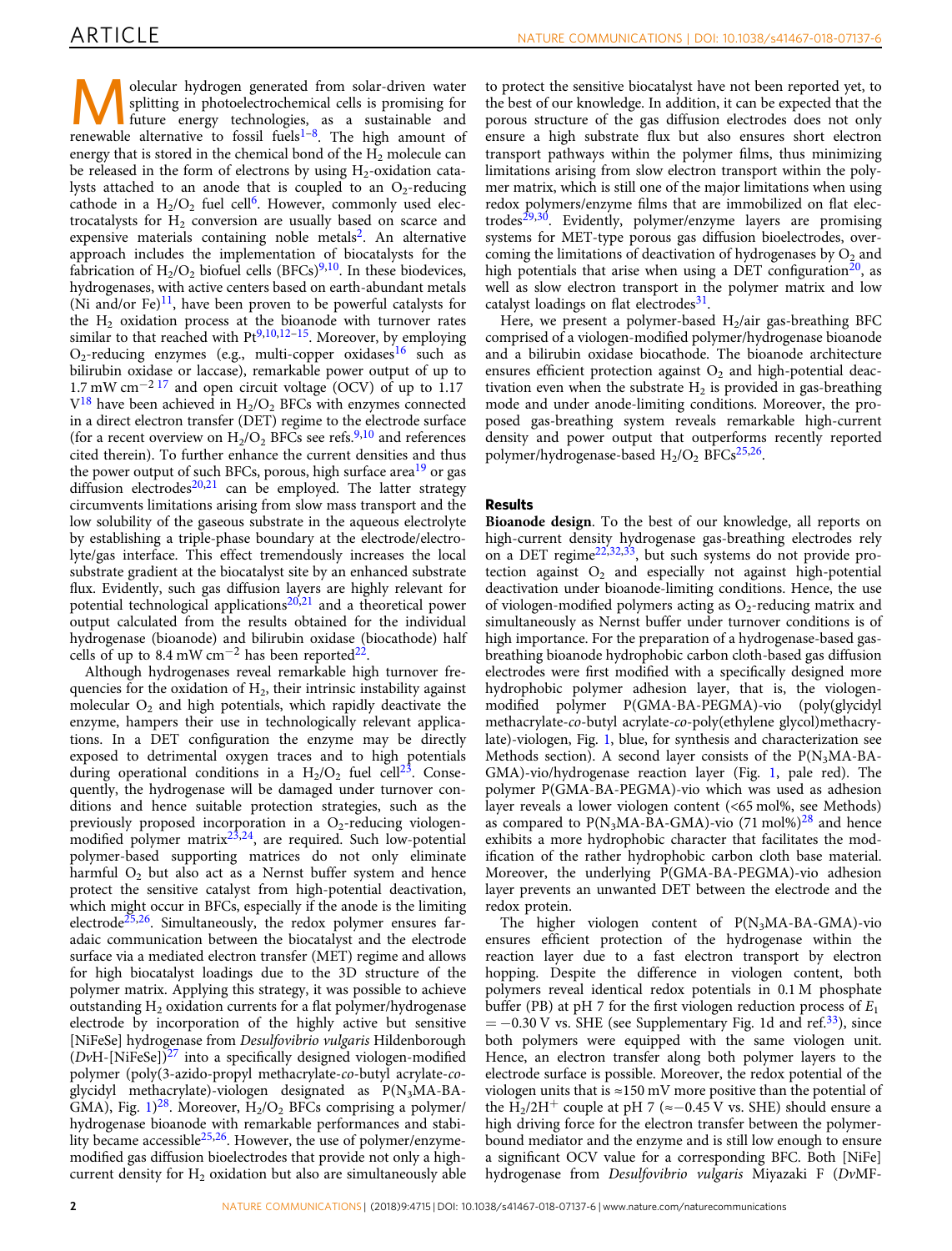<span id="page-2-0"></span>

Fig. 1 Schematic of the proposed gas-breathing polymer-based bioanode. The hydrogenase is electrically wired to the electrode surface via the viologenmodified redox polymers P(N3MA-BA-GMA)-vio (poly(3-azido-propyl methacrylate-co-butyl acrylate-co-glycidyl methacrylate)-viologen) and P(GMA-BA-PEGMA)-vio (poly(glycidyl methacrylate-co-butyl acrylate-co-poly(ethylene glycol) methacrylate)-viologen, blue). The latter acts additionally as adhesion layer for the P(N<sub>3</sub>MA-BA-GMA)-vio/hydrogenase reaction layer (pale red) due to its more hydrophobic character that enhances interactions with the hydrophobic surface of the carbon cloth gas diffusion electrode and prevents direct contact of the biocatalyst with the electrode surface, hence protecting the enzyme from high-potential deactivation (in combination with P(N<sub>3</sub>MA-BA-GMA)-vio) as well as unwanted contribution from DET. At the polymer/electrolyte interface incoming  $O_2$  is scavenged by the reduced polymer-bound viologen moieties (protection volume, yellow, left bottom). Expected normalized concentration profiles for H<sub>2</sub> (yellow) and O<sub>2</sub> (green) under turnover conditions are shown at the bottom (left) of the scheme illustrating protection from  $O_2$  (with c = concentrations and  $d =$  distance from electrode).  $O_2$  is reduced at the outer polymer/enzyme layer and hence the reaction layer remains unaffected. The porous structure of the carbon cloth-based electrode ensures a high polymer/biocatalyst loading and minimizes limitations due to slow electron transfer by keeping the electron transfer pathways short (see main text for further details). Note that the reaction as well as the protection layer contains the redox polymer and the biocatalyst. Not drawn to scale. DvMF-[NiFe] = [NiFe] hydrogenase from Desulfovibrio vulgaris Miyazaki F (4U9H)<sup>41</sup>. PEG poly(ethylene glycol)

[NiFe])<sup>[34](#page-8-0)</sup> and *DvH*-[NiFeSe] were used as biocatalysts and embedded within the  $P(N_3MA-BA-GMA)$ -vio polymer layer. The adhesion and the reaction layers were deposited by a standard drop cast process from aqueous solutions. The prepared polymer double layer electrodes will be denoted as P(GMA-BA-PEGMA) vio//P(N3MA-BA-GMA)-vio/hydrogenase in the following.

Figure [2](#page-3-0) shows cyclic voltammograms of a P(GMA-BA-PEGMA)-vio//P(N<sub>3</sub>MA-BA-GMA)-vio/DvMF-[NiFe] electrode under argon (black solid line) and  $H_2$  atmosphere (red solid line) in gas-diffusion mode. The sigmoidal shape of the I–E curve under turnover conditions (red solid line), which is overlapping with the redox potential of the polymer-bound viologen moieties, convincingly demonstrates that the biocatalyst is productively wired via a MET regime. This is a prerequisite for an effective protection since the electrons for the reduction of  $O_2$  are delivered from the hydrogenase upon  $H_2$  oxidation<sup>26,29</sup>. Electrodes using DvH-[NiFeSe] hydrogenase show similar behavior (Supplementary Fig. 2a). The experiments clearly demonstrate that, as expected, the underlying P(GMA-BA-PEGMA)-vio adhesion layer is capable of transferring electrons from the P (N3MA-BA-GMA)-vio/hydrogenase reaction layer to the electrode surface. We want to note that due to the high absolute currents measured with the carbon cloth-based electrodes, the corresponding voltammograms may be affected by iR drop effects, which is indicated by an enhanced peak potential separation of the viologen redox couple of 72 mV compared to the values obtained for small 3 mm glassy carbon electrodes (44 mV for P(GMA-BA-PEGMA)-vio, Supplementary Fig. 1d). This

may also explain the slight offset between the half wave potential of the catalytic wave and the redox potential of the viologenmodified polymer.

The absolute currents under turnover conditions measured with the DvMF-[NiFe] and DvH-[NiFeSe] bioanodes were between 300 to 500 µA for both hydrogenases. Since the diameter of the first polymer layer of the polymer/hydrogenase bioanode (limiting electrode) is approximately 4 mm, current densities for the bioanodes were about 2.4 to 4 mA cm<sup>−</sup>2. To the best of our knowledge, the gas-breathing electrodes largely outperform the best performing conventional flat polymer/hydrogenase-based bioanodes reported so far<sup>33</sup>. However, we want to emphasize that the calculation of current densities for porous electrode materials is just a rough approximation since the geometrical surface area is always smaller than the entire accessible surface area within the 3D structure, taking into account also the surface areas of all pores (vide infra)<sup>[17](#page-8-0)</sup>. Nevertheless, for comparative purposes, both the absolute currents and current densities will be given in the following discussion. In addition, the nominal hydrogenase loading is provided for comparison.

The use of gas-breathing electrodes indeed enhances the catalytic currents obtained under turnover conditions. Cyclic voltammograms measured in gas-breathing mode (Supplementary Fig. 2b, red line) show significantly higher steady-state currents for polymer/DvMF-[NiFe] films as compared with voltammograms measured when the substrate is purged through the electrolyte (blue line). The higher currents in gas-breathing mode demonstrate that the polymer is permeable to  $H_2$  gas and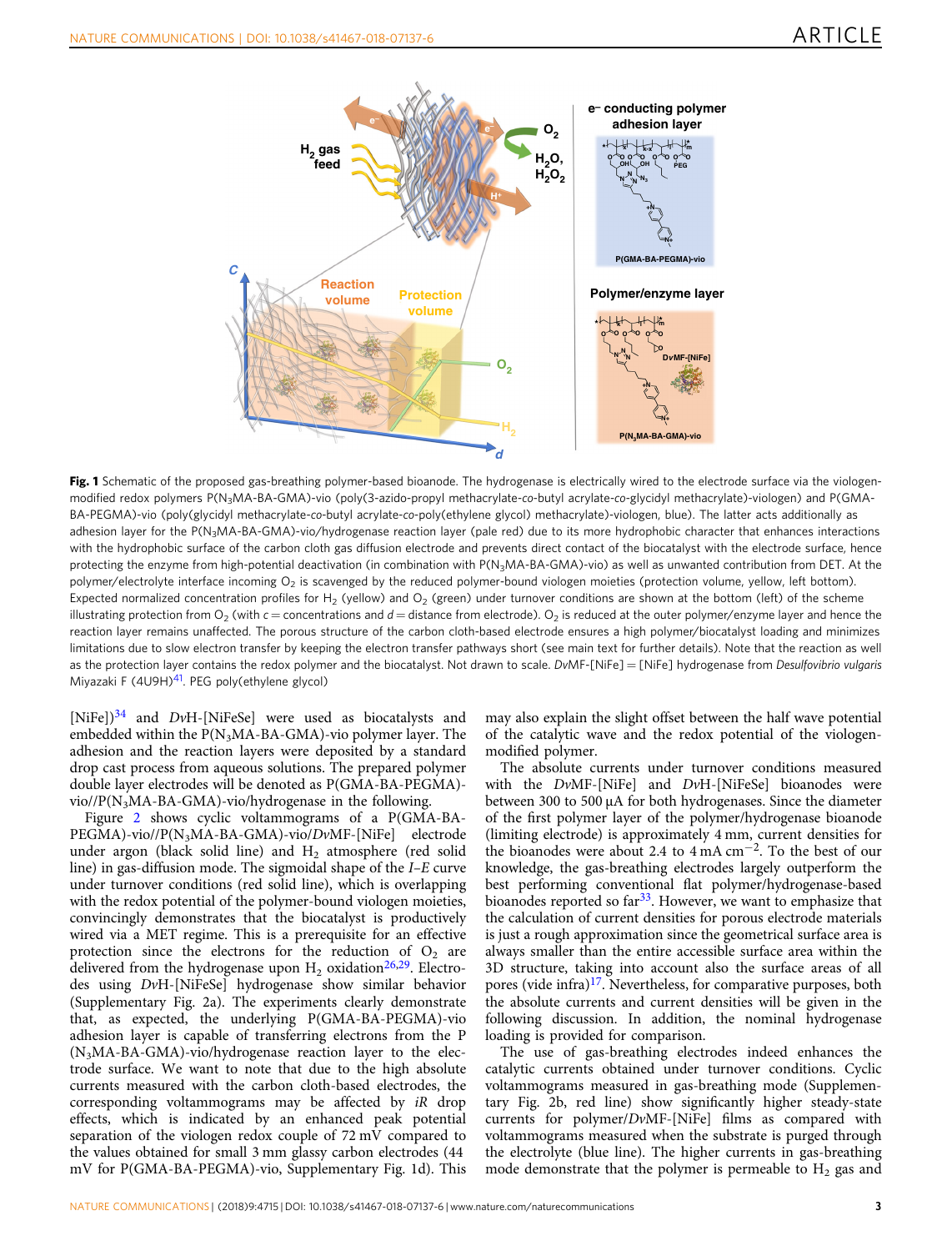<span id="page-3-0"></span>

Fig. 2 Electrochemical characterization of the bioelectrodes. Cyclic voltammograms of a P(GMA-BA-PEGMA)-vio//P(N<sub>3</sub>MA-BA-GMA)-vio/ DvMF-[NiFe] gas-diffusion bioanode (solid lines, left) and a Mv-BOx gas diffusion biocathode (dashed lines, right) in the absence (black lines) and presence of the respective substrate (red lines; bioanode:  $H_2$ ; biocathode: air, no forced flow, passive breathing mode) in gas-breathing mode. Absolute currents are shown. Working electrolyte: 0.1 M phosphate buffer (pH 7.4); scan rates for all voltammograms: 10 mV s<sup>-1</sup>; nominal hydrogenase loading (absolute value per bioanode/normalized by the area of the bioanode): 1.8 nmol/14.3 nmol cm<sup>-2</sup>. P(N<sub>3</sub>MA-BA-GMA)-vio poly(3azido-propyl methacrylate-co-butyl acrylate-co-glycidyl methacrylate) viologen, P(GMA-BA-PEGMA)-vio poly(glycidyl methacrylate-co-butyl acrylate-co-poly(ethylene glycol) methacrylate)-viologen, DvMF-[NiFe] [NiFe] hydrogenase from Desulfovibrio vulgaris Miyazaki F; Mv-BOx bilirubin oxidase from Myrothecium verrucaria, SHE standard hydrogen electrode

that indeed higher local concentrations of the substrate are reached within the reaction layer even when a comparatively thick polymer matrix is used.

Moreover, the porous nature of the electrode seems to contribute to the pronounced catalytic currents obtained with the polymer/hydrogenase films: even when the substrate is provided in solution  $(H_2)$  bubbling through the electrolyte), the observed current densities are significantly higher than those obtained for a flat electrode system (cf. Supplementary Fig 2b,  $J \approx$ 1.1 mA cm<sup>-2</sup>, with results reported in refs.<sup>[26](#page-8-0)</sup>,  $J \approx 0.5$  mA cm<sup>-2</sup>). The higher currents may be attributed to a higher catalyst loading and/or by reducing the limitations arising from electron transport within thick redox polymer layers since the porous structure of the electrode increases the apparent amount of effectively wired catalyst, as it was demonstrated recently for the integration of redox polymer/photosystem II films in hierarchical structured porous indium tin oxide electrodes<sup>30</sup>.

Protection. Steady-state currents under turnover conditions indicate that high-potential deactivation is fully prevented by incorporation of the hydrogenase into the redox polymer matrix. Protection from  $O_2$  was tested in gas-breathing mode (100%  $H_2$ ) and by bubbling a mixture of argon and  $O_2$  (95%:5%) through the electrolyte. A current drop was observed when the polymer/ enzyme films were exposed to  $O_2$  (Fig. [3](#page-4-0)a). This observation is in analogy to the behavior that was observed for polymer/hydrogenase films deposited onto flat electrodes $25,26,33$  $25,26,33$  $25,26,33$  $25,26,33$ . The decrease in oxidation current is caused by the consumption of electrons by the  $O<sub>2</sub>$  reduction reaction that takes place at the reduced viologen moieties<sup>[26,29](#page-8-0)</sup>. After switching off the  $O_2$  gas feed, the current is almost completely restored. The slight decrease of the absolute current (89% of the initial value at  $t = 4500$  s) over several  $Ar/H<sub>2</sub>/$  $O<sub>2</sub>$  cycles indicates that a small fraction of the biocatalyst was deactivated under anaerobic conditions. This fraction of the catalyst may be directly connected to the electrode surface in a

DET regime or may be embedded in rather thin parts of the polymer/enzyme films in which protection against  $\overline{O}_2$  is insuffi- $cient<sup>29,33</sup>$  $cient<sup>29,33</sup>$  $cient<sup>29,33</sup>$  $cient<sup>29,33</sup>$  $cient<sup>29,33</sup>$ . Both scenarios cannot be fully excluded since the formation of homogeneous films with constant thickness on the rather rough and porous electrode material is impeded. Nevertheless, under aerobic conditions a significant amount of the enzyme is effectively protected by the polymer matrix and the lifetime of the air-sensitive biocatalyst is largely extended as compared to electrodes operated in DET mode<sup>[26](#page-8-0)</sup>.

When  $O_2$  was offered in gas-breathing mode, the  $O_2$ concentration in the active layer seems to exceed the protection capability of the viologen matrix in this electrode configuration and the catalyst is irreversibly damaged (indicated by the only partial recovery of the oxidation currents when the  $O<sub>2</sub>$  gas feed was stopped, Supplementary Fig. 3a). In contrast, when the entire electrode was immersed into the electrolyte (non-gas-breathing conditions, low concentration of  $O<sub>2</sub>$  also from the back, Supplementary Fig. 3b), a reversible behavior was observed similar to the results depicted in Fig. [3a](#page-4-0), and similar to the results reported in refs<sup>[25](#page-8-0),[26](#page-8-0),33</sup>. The results demonstrate that the proposed polymer/hydrogenase bioanode is highly suitable for the application in a  $H_2/O_2$  BFC since protection from high potentials and from  $O<sub>2</sub>$  are guaranteed even for porous electrodes and in gasbreathing mode.

Biofuel cell. The polymer/hydrogenase bioanodes were coupled to an  $O_2$ -reducing gas-breathing biocathode that was equipped with a multi-copper oxidase, that is, bilirubin oxidase from Myrothecium verrucaria (Mv-BOx). The microporous, hydrophobic carbon cloth that was used was first chemically modified with a 2-aminobenzoic acid or 4-aminobenzoic acid (2-ABA or 4- ABA) layer in an electrochemical grafting process (see Methods for details) to increase the surface hydrophilicity of the material and to ensure a pronounced interaction with the  $O_2$ -reducing biocatalyst Mv-BOx due to a productive orientation of the enzyme on the electrode surface<sup>22</sup>. The enzyme was then immobilized on the chemically modified surface by means of a drop cast process. The potential for  $O_2$  reduction of such electrodes under air-breathing conditions was  $+0.74$  V vs. SHE (Fig. 2, dashed lines) and absolute currents of almost 800 µA were reached, thus ensuring limiting conditions of the bioanode.

The fully assembled membrane-free BFC containing the  $DvMF-[NiFe]$  as  $H_2$ -oxidation catalyst at the bioanode exhibits a maximum power output  $P_{\text{max}}$  of  $(259 \pm 18) \mu$ W (Fig. [3](#page-4-0)b) or (2.05 ± 0.14) mW cm<sup>-2</sup> (Supplementary Fig. 4) at 0.7 V (average values over three independent experiments), respectively, with a nominal hydrogenase loading of 1.8 nmol per bioanode equivalent to 14.3 nmol cm<sup>-2</sup>. The device reveals an OCV of  $(1.13 \pm 1.1)$ 0.03) V, which is similar to DET-based  $H_2/O_2$  BFCs comprised of an air-sensitive hydrogenase and an  $O_2$ -reducing bilirubin oxidase  $(1.12-1.14 \text{ V})^{22,31}$  and is even higher than values reported for systems equipped with O<sub>2</sub>-tolerant hydrogenases  $(1.02 \text{ V})^{17}$ . The low redox potential of the viologen-modified redox polymers ensures the envisaged high OCV value. However, this value exceeds the theoretical value of ≈1.04 V calculated from the onset potential of  $O_2$  reduction at the biocathode (+0.74 V vs. SHE) and the redox potential of the viologen-modified redox polymers (−0.3 V vs. SHE) and may be affected by capacitive effects, contribution from DET and/or local pH gradients in the catalytic layer or at the electrode/electrolyte interface. The effect of an increase in OCV is further corroborated by the tailing that is observed in the power curves at the high voltage side, most likely due to a shift of the Nernst potential of the redox polymer that is induced by the enzymatic reaction which is continuously reducing the polymer-bound mediator species even at OCV.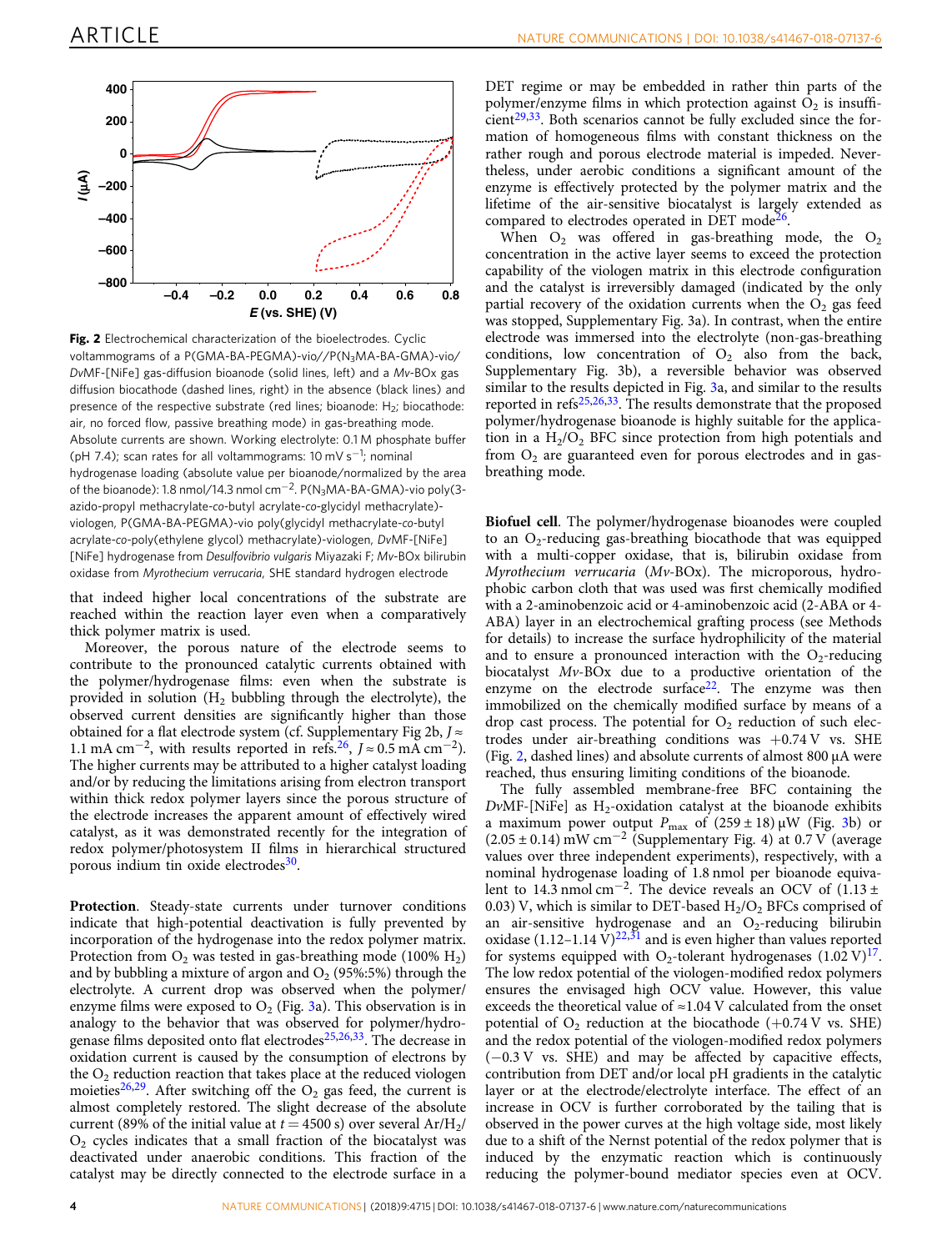<span id="page-4-0"></span>

Fig. 3 Protection and performance of the bioanode. Protection of DvMF-[NiFe] from  $O<sub>2</sub>$  at the bioanode (a) and power output of the DvMF-[NiFe]/Mv-BOD-based biofuel cell (b) in 0.1 M phosphate buffer (pH 7.4). a: Chronoamperometry of a P(GMA-BA-PEGMA)-vio//P(N<sub>3</sub>MA-BA-GMA)-vio/DvMF-[NiFe] bioanode at an applied potential of +0.16 V (vs. standard hydrogen electrode) and in H<sub>2</sub> breathing mode. The solution was purged with Ar (100%) or Ar/O<sub>2</sub> (95%/5%). **b** Power curve showing absolute power P and absolute current values I for a H<sub>2</sub>/O<sub>2</sub> biofuel cell comprising a P(GMA-BA-PEGMA)vio//P(N3MA-BA-PEGMA)-vio/DvMF-[NiFe] bioanode and the Mv-BOx biocathode measured with stepped potential chronoamperometry and in breathing mode. Average values for P and I calculated from three independent experiments are shown; error bars represent standard deviation. Source data are provided as a Source Data file. The maximum power output was determined to be 260 µW at 0.7 V. The cell reveals an open circuit voltage of (1.13 ± 0.03) V. Nominal hydrogenase loading (absolute value per bioanode/normalized by the area of bioanode): 1.8 nmol/14.3 nmol cm<sup>-2</sup>. P(N<sub>3</sub>MA-BA-GMA)vio poly(3-azido-propyl methacrylate-co-butyl acrylate-co-glycidyl methacrylate)-viologen, P(GMA-BA-PEGMA)-vio poly(glycidyl methacrylate-co-butyl acrylate-co-poly(ethylene glycol) methacrylate)-viologen, DvMF-[NiFe] [NiFe] hydrogenase from Desulfovibrio vulgaris Miyazaki F, Mv-BOx bilirubin oxidase from Myrothecium verrucaria

This mechanism was recently verified for a glucose/ $O_2$ -based BFC that contained a redox polymer-based bioanode<sup>35</sup> and is transposable to any fuel cell that contains a pseudocapacitive element, that is, a redox polymer matrix.

The DvH-[NiFeSe]-based BFC (nominal biocatalyst loading: 1.53 nmol/12.1 nmol cm<sup>-2</sup>) shows a similar behavior (237 µW/1.88 mW cm<sup>-2</sup> at 0.7 V, OCV = 1.08 V, Supplementary Fig. 5). As indicated by the small standard deviations (Fig. 3b), the performance of various BFCs prepared with the same enzyme batch is highly reproducible. Moreover, cyclic voltammograms recorded with the polymer/hydrogenase bioanode before and after the BFC performance measurements (Supplementary Fig. 6a) show almost identical currents, indicating that the modified electrode is stable within the timescale of the BFC evaluation  $(\approx 1.3 \text{ h})$ . During this time, a partial loss in activity was observed for the  $Mv$ -BOx biocathode (Supplementary Fig. 6b); however, the biocathode still provides a sufficient current to ensure anode-limiting conditions. To further increase the current output of the bioanodes, electrodes were modified with a higher amount of enzyme (by a factor of  $\approx$  2.2). Absolute currents of up to 1 mA for a DvMF-[NiFe]-based bioanode (4 nmol per bioanode/31.8 nmol cm<sup>-2</sup>, Fig. [4a](#page-5-0)) and 0.6 mA for a DvH-[NiFeSe] (3.4 nmol/27.0 nmol cm<sup>-2</sup>, Supplementary Fig. 7) were measured, which correspond to a current density of 7.9 and 5.3 mA  $cm<sup>-2</sup>$ , respectively.

The power curve of a BFC containing the P(GMA-BA-PEGMA)-vio//P(N3MA-BA-GMA)-vio/DvMF-[NiFe] bioanode with high biocatalyst loading (31.8 nmol cm<sup>-2</sup>) shows a maximum power output of  $P_{\text{max}} = 449 \,\mu\text{W}$  at 0.7 V (Supplementary Fig. 8a) or 3.6 mW cm<sup>-2</sup> (Fig. [4b](#page-5-0)) if normalized to the surface area of the limiting bioanode. For these experiments, the biocathode was equipped with the double amount of  $Mv$ -BOx to ensure anode-limiting conditions.

It should be noted that the current and power output of the individual hydrogenase-based bioanodes (in the absence of  $O_2$ ) and the BFC, respectively, clearly depends on the amount of loaded hydrogenase (Supplementary Fig. 9). On the other hand, a change in the pressure of the  $H_2$  gas did not lead to increased current output, suggesting that indeed  $H_2$  mass transport is not limiting in the gas-breathing mode.

Cyclic voltammograms recorded with the P(GMA-BA-PEGMA)-vio//P(N3MA-BA-GMA)-vio/DvMF-[NiFe] bioanode and the Mv-BOx biocathode before and after BFC evaluation show no significant changes (Supplementary Fig. 8b, c). On the other hand, long-term measurements in BFC configuration at an applied cell voltage of 0.7 V show that after  $\approx$ 7 h 50% of the initial current output were decayed under continuous operation in gasbreathing mode (Fig. [5](#page-5-0), black trace). Within the first 2 h a rather stable current output was observed (Supplementary Fig. 10a). After  $\approx$ 48 h the current levels to zero (Supplementary Fig. 10b, black line). Cyclic voltammograms recorded after the long-term measurement revealed a complete loss of activity for both electrodes (Supplementary Fig. 11). The decay of the current output of a single high-current density P(GMA-BA-PEGMA) vio//P(N3MA-BA-GMA)-vio/DvMF-[NiFe] bioanode follows the same trend as that of the BFC (Supplementary Fig. 10b, red line), suggesting that the BFC is limited by the lifetime of the polymer/ hydrogenase bioanode. Moreover, we conclude that deactivation of the hydrogenase by  $O_2$  in the BFC system is not an issue, since the latter is absent in the half-cell experiment. Thus, the deactivation of the bioanode is most likely due to a slow desorption/disintegration of the polymer/enzyme layer triggered by the harsh conditions, that is, the extensive production of protons from  $H_2$  oxidation within the active layer (local pH shift) at the carbon cloth surface during the highly efficient turnover, which may alter the surface properties of the electrode or disintegrate the polymer structure concomitantly decreasing attractive polymer–enzyme interactions.

Polymer capping layer for enhanced stability. To further enhance the stability of the active layer on the carbon cloth surface, we exploited the possibility of using a redox-silent but pH-sensitive polymer-stabilizing layer that was deposited on top of the active polymer/hydrogenase layer. For this, the redox-silent copolymer P(SS-GMA-BA) (poly(4-styrene sulfonate-co-glycidyl methacrylate-co-butyl acrylate), Supplementary Fig. 12)<sup>36</sup> was used, which bears acidic sulfonate groups that are deprotonated under neutral conditions and ensure a good solubility of the polymer in aqueous solution. Under acidic conditions, that is, under turnover conditions ( $H_2$  oxidation, local increase of  $H^+$ concentration), the sulfonate groups are protonated (Supplementary Fig. 12) and the polymer precipitates and prevents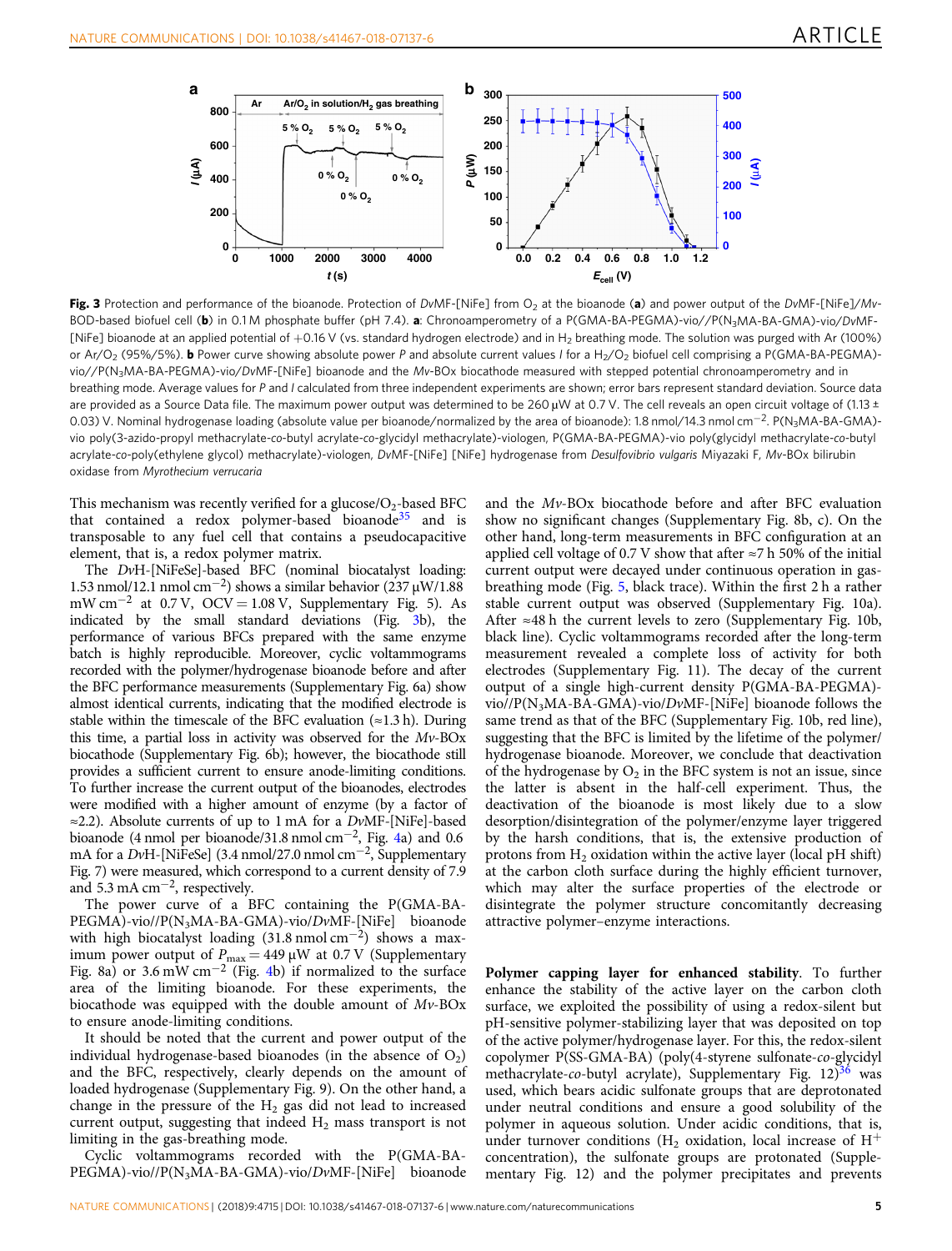<span id="page-5-0"></span>

Fig. 4 Characterization of the high-current density biofuel cell. Electrochemical characterization of the high-current density P(GMA-BA-PEGMA)-vio//P (N<sub>3</sub>MA-BA-GMA)-vio/DvMF-[NiFe]-based bioanode in 0.1 M phosphate buffer (pH 7.4) as half-cell (a) under argon (black line) and H<sub>2</sub> (red line) atmosphere (scan rate: 10 mV s<sup>−1</sup>) and in the gas-breathing biofuel cell coupled to a Mv-BOx-based cathode (b). **a**, Left ordinate: absolute current *I; righ*t ordinate: current density J. b Power curve of the fully assembled one-compartment biofuel cell showing normalized power (left ordinate, black) and current values (right ordinate, blue). All measurements were conducted in gas-breathing mode. For the calculation of normalized current and power values, the spot size of the polymer layer was used, which was determined to be ≈4 mm. The biofuel cell reveals an open circuit voltage of 1.1 V and a maximum power density of 3.6 mW cm<sup>-2</sup> at 0.7 V. Nominal hydrogenase loading: 4 nmol/31.8 nmol cm<sup>-2</sup>. P(N<sub>3</sub>MA-BA-GMA)-vio poly(3-azido-propyl methacrylate-cobutyl acrylate-co-glycidyl methacrylate)-viologen; P(GMA-BA-PEGMA)-vio poly(glycidyl methacrylate-co-butyl acrylate-co-poly(ethylene glycol) methacrylate)-viologen, DvMF-[NiFe] [NiFe] hydrogenase from Desulfovibrio vulgaris Miyazaki F, Mv-BOx bilirubin oxidase from Myrothecium verrucaria, SHE standard hydrogen electrode



Fig. 5 Long-term stability of the biofuel cell. Current output of the hydrogen/air-breathing biofuel cell comprising a P(GMA-BA-PEGMA) vio//P(N3MA-BA-GMA)-vio/DvMF-[NiFe] bioanode (black trace) or a P (GMA-BA-PEGMA)-vio//P(N3MA-BA-GMA)-vio/DvMF-[NiFe] bioanode covered with a stabilizing P(SS-GMA-BA) layer (red trace) at a constant cell voltage of 0.7 V in 0.1 M phosphate buffer (pH 7.4) and the airbreathing Mv-BOx biocathode. Nominal hydrogenase loading: 4 nmol/31.8 nmol cm<sup>-2</sup>. P(N<sub>3</sub>MA-BA-GMA)-vio poly(3-azido-propyl methacrylate-cobutyl acrylate-co-glycidyl methacrylate)-viologen, P(GMA-BA-PEGMA)-vio poly(glycidyl methacrylate-co-butyl acrylate-co-poly(ethylene glycol) methacrylate)-viologen, DvMF-[NiFe] [NiFe] hydrogenase from Desulfovibrio vulgaris Miyazaki F, P(SS-GMA-BA) poly(4-styrene sulfonateco-glycidyl methacrylate-co-butyl acrylate). For comparison purposes normalized current values  $I/I_0$  are shown, where  $I_0$  is the initial current

desorption of the underlying active polymer/hydrogenase layer. Indeed, BFCs based on bioanodes modified with this pH-sensitive capping layer system show an enhanced stability: after 24 h the BFC still delivers  $\approx 46\%$  of its initial current (Fig. 5, red trace). Moreover, cyclic voltammograms recorded before and after the long-term BFC experiment (Supplementary Fig. 13) show that in terms of stability the biocathode is limiting: absolute currents of the biocathode measured under turnover conditions after the stability test show a stronger decrease than those of the bioanode. The isolated bioanode shows the same stability enhancement when covered with the P(SS-GMA-BA) capping layer (Supplementary Fig. 14).

## **Discussion**

We present a polymer-based hydrogenase bioanode that can be operated in gas-diffusion mode showing remarkable current densities of up to 8 mA cm<sup>-2</sup>. The bioanode comprised a polymer adhesion layer that acts as a binder between the rather hydrophobic carbon cloth and the polymer/hydrogenase reaction layer. Voltammograms in gas-breathing mode show that higher currents are obtained in this configuration as compared to measurements in which the substrate was dissolved in the electrolyte solution. Hence, the used redox polymers are indeed permeable for the gaseous substrate. Moreover, also the 3D structure of the porous carbon cloth material contributes to the enhanced catalytic currents by increasing the amount of effectively wired biocatalyst. In contrast to hydrogenase connected via a DET regime, the proposed polymer-based electrode architecture provides an efficient protection of the sensitive biocatalyst against high potentials and against  $O_2$ . The fact that protection is also possible under gas-breathing conditions  $(H_2$  is provided from the back side while the interfering  $O_2$  is penetrating the polymer/enzyme film from the front) is consistent with proposed concentration gradients of the substrate  $H_2$  (yellow trace) and the interference  $O<sub>2</sub>$  (green trace) depicted in Fig. [1](#page-2-0) (bottom): a considerable amount of  $H_2$  is penetrating the entire film and its concentration close to the polymer/electrolyte interface is sufficient for an effective protection. This is one of the main findings in this study and demonstrates that the benefits accompanied with the application of polymer/enzyme films, namely the protection against  $O<sub>2</sub>$ and high potentials, can be successfully combined with the advantages of gas-diffusion bioelectrodes, that is, the enhanced mass transport leading to high-current densities

The [NiFe]-based BFC delivers a remarkable maximum power output of 3.6 mW cm<sup>-2</sup> at 0.7 V. This value lies within the same order of magnitude than values obtained with the DET-based dual gas-breathing H<sub>2</sub>/air (6.1 mW cm<sup>-2</sup> at 0.72 V)<sup>[22](#page-8-0)</sup> and H<sub>2</sub>/O<sub>2</sub> (8.4 mW cm<sup>−</sup>2)[31](#page-8-0) [NiFe]-hydrogenase/multi-copper oxidase bio-fuels cells reported by Kano and co-workers<sup>[18](#page-8-0),[20](#page-8-0)</sup>. However, we want to emphasize that in the system reported in  $ref<sub>1</sub>^{22}$  $ref<sub>1</sub>^{22}$  $ref<sub>1</sub>^{22}$  the BFC was operated under biocathode-limiting conditions (rather low potentials at the bioanode are ensured and  $O_2$  is fully consumed at the biocathode). In the system reported in ref.<sup>[31](#page-8-0)</sup>, the power curve was not obtained experimentally, but only after mathematical estimation from the values obtained for the individual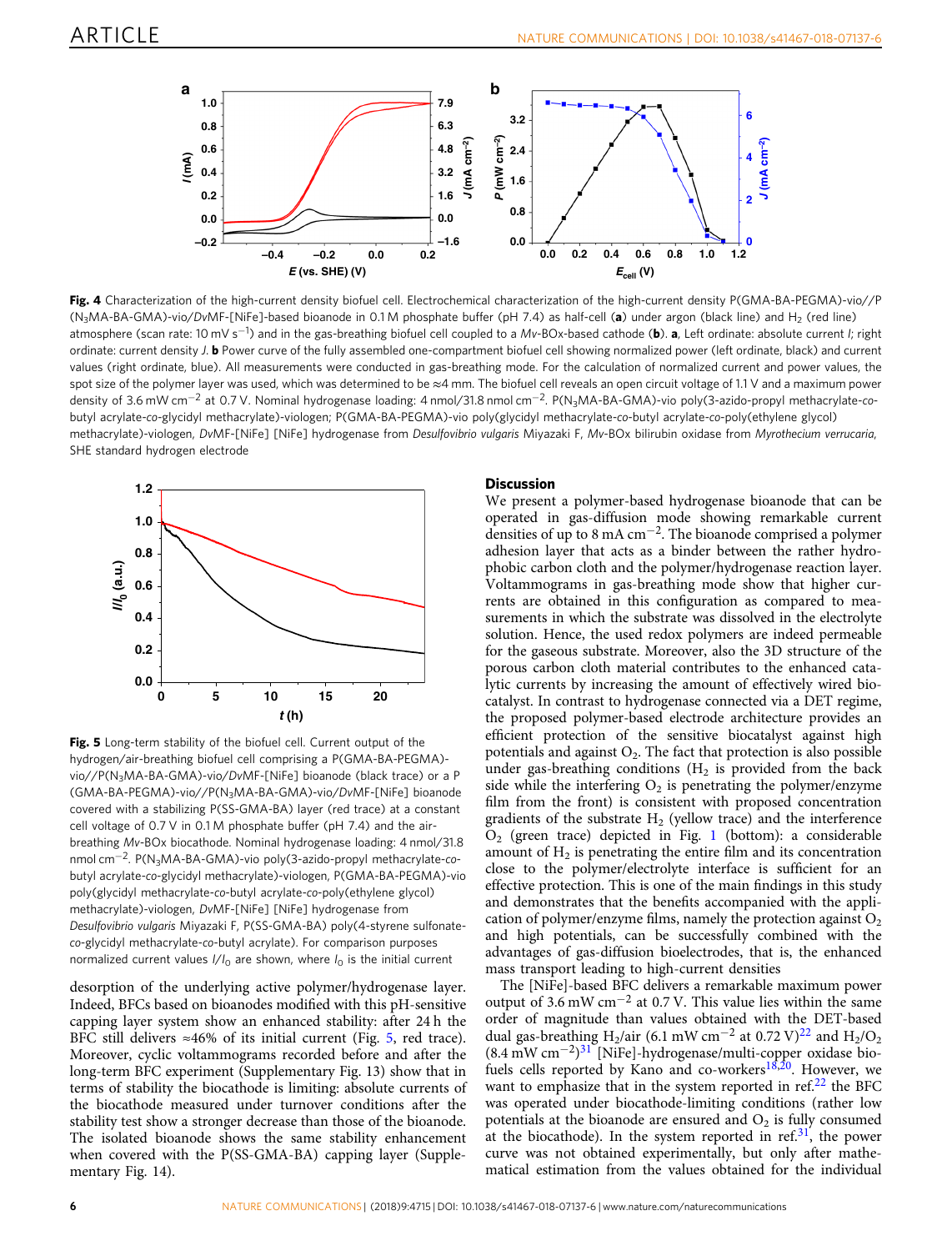half cells when  $O_2$  is absent at the bioanode and the bioanode is not the limiting electrode. In contrast, the dual gas-breathing membrane-free  $H_2$ /air BFC described herein shows an unprecedented high-power output under bioanode-limiting conditions, largely outperforming our previously reported redox polymer/ hydrogenase-based BFCs. At the same time, the developed redox polymer-based bioanode provides efficient protection against high-potential deactivation and  $O_2$  even under the harsh conditions that were applied during BFC performance test. Moreover, the power density is significantly higher than that observed for hydrogenase/BOx  $H_2/O_2$  fuel cells using rotating disk electrodes for enhanced mass transport (1.7 mW cm<sup>-2</sup> with an O<sub>2</sub>-tolerant hydrogenase at  $50^{\circ}C$ <sup>17</sup>. The membrane-free and dual gasbreathing DvH-[NiFeSe]-based BFC delivers a pronounced maximum power output of  $237 \mu W/1.88 \text{ mW cm}^{-2}$  at 0.7 V, which is exceeding the maximum value of  $P$  for the dual gasbreathing  $H_2$ /air BFC reported by Le Goff and co-workers<sup>[32](#page-8-0)</sup> that was operated in a DET mode using the [NiFeSe] hydrogenase from Desulfomicrobium baculatum and Mv-BOx as biocatalysts  $(0.89 \text{ mW cm}^{-2}$  at  $(0.80 \text{ V})^{32}$  $(0.80 \text{ V})^{32}$  $(0.80 \text{ V})^{32}$ . The here reported DvMF-[NiFe]based and the DvH-[NiFeSe]-based systems show remarkable high OCV values of 1.13 and 1.08 V in the dual gas-breathing membrane-free one-compartment cell that is similar or even outperforms the previously reported polymer-based  $H_2/O_2$  $BFCs<sup>25,26</sup>$ .

The stability of the bioanode could be largely enhanced by the introduction of a pH-sensitive polymer capping layer that was deposited on top of the active redox polymer/hydrogenase layer. In this multi-layer system, the desorption of the active layer is hampered and thus a constant power output in long-term experiments could be maintained. Since this capping layer is not directly interacting with the biocatalyst itself, it can be anticipated that this concept can be easily transposed to other fragile catalyst layers.

In conclusion, the proposed gas-diffusion redox polymer bioanodes introduce a new concept for the fabrication of highly efficient and protected bioanodes and will contribute to the successful integration of highly active but sensitive (bio)catalysts into technological and larger-scale applications.

#### **Methods**

Materials and chemicals. All chemicals were purchased from Sigma-Aldrich, Merck, Acros Organics, abcr, Alfa Aesar, J.T. Baker, Fisher Chemicals, or VWR and were of reagent or higher grade. Deuterated solvents for nuclear magnetic resonance (NMR) spectroscopy were purchased from Deutero or Eurisotop and were stored at 4 °C. The copper(I) catalyst  $[Cu(MeCN)<sub>4</sub>]PF<sub>6</sub>$  was stored in a desiccator at room temperature. The monomers glycidyl methacrylate (GMA) and butyl acrylate (BA) were passed through a short column containing the corresponding inhibitor remover (Sigma-Aldrich) and stored at −20 °C. The monomer poly(ethylene glycol) methacrylate (PEGMA) was first dissolved in isopropyl alcohol (50 mg mL<sup>−</sup>1) and then passed through a column filled with inhibitor remover. The PEGMA/isopropyl alcohol solution was stored at room temperature. The synthesis of the polymer P(N3GMA-BA-GMA)-vio and the alkyne-modified viologen unit vio was described earlier in  $\text{ref}^{33}$  $\text{ref}^{33}$  $\text{ref}^{33}$ . The preparation and characterization of P(SS-GMA-BA) (stabilizing layer in the multi-layer configuration, nominal concentration of the co-monomers:  $SS = 50$  mol%,  $GMA = 30$  mol% and  $BA = 20$  mol %,  $SS = 4$ -styrene sulfonate) was described recently in ref<sup>[36](#page-8-0)</sup>. It was used as aqueous solution with a nominal concentration of 60 mg mL<sup>−</sup>1. Spectroscopic and electrochemical data for all new compounds can be found in the synthesis part (vide infra) and in the Supplementary Information.

Enzymes. [NiFe] hydrogenase from DvMF-[NiFe] was isolated and purified according to ref.[37](#page-8-0) and stored in MES buffer (pH 6.8) at −20 °C with a concentration of 200 µM. The isolation and purification of the recombinant form of the [NiFeSe] hydrogenase from DvH-[NiFeSe] was described previously in ref<sup>27</sup> The enzyme was stored in 20 mM Tris-HCl buffer (pH 7.6) with a concentration of 15 µg µL−<sup>1</sup> (170 µM) at −80 °C. Bilirubin oxidase from Myrothecium verrucaria (lyophilized powder, 15–65 U mg−<sup>1</sup> protein) was purchased from Sigma-Aldrich and stored at −20 °C.

Spectroscopy. All <sup>1</sup>H-NMR spectra were recorded with a DPX200 or a DRX400 spectrometer from Bruker with a <sup>1</sup>H resonance frequency of 200.13 and 400.13 MHz, respectively. The residual solvent peak was used as internal standard for calibration of chemical shifts. Ultraviolet–visible (UV–vis) measurements were performed with a Cary 60 spectrophotometer from Agilent Technologies in quartz cuvettes with an optical path length of 1 cm. Reflection Fourier transform infrared (FTIR) spectroscopy measurements were conducted on a Nicolet iS50 FTIR spectrometer or a Nicolet iN10 FTIR microscope from Thermo Fisher Scientific. Samples were prepared as thin films on corresponding substrates by a drop cast process from organic solvents (ethanol or acetone).

Size-exclusion chromatography. Size-exclusion chromatography (SEC) measurements for the determination of the molecular weight of the polymer backbone were performed with a PSS SECurity system against poly(styrene) standards with tetrahydrofuran (THF) as the eluent. The polymer sample concentration was 15 g L<sup>−</sup>1.

Electrochemical experiments. All electrochemical experiments were conducted in a gas-tight sealed glass cell (Supplementary Fig. 15) under the respective atmosphere (argon, hydrogen, oxygen, or mixtures of those) at room temperature. Thermal mass flow controllers (GFC17, Aalborg Instruments and Controls) were used to adjust the desired gas atmosphere and gas mixtures with predefined compositions (for the exact composition of the gas feed see main text). Cyclic voltammetry and chronoamperometry measurements, as well as BFC characterization were performed with a Reference 600 (Gamry Instruments), a PalmSens2 v4.4 (PalmSens), or an Autolab FRA 2 Type III (Metrohm-Autolab) potentiostat. For experiments in three-electrode configuration (half-cell measurements) a Pt wire served as counter electrode and a Ag/AgCl/3 M KCl system served as reference electrode. For BFC measurements, the reference and counter electrode were both connected at the bilirubin oxidase biocathode. As working electrodes either glassy carbon electrodes with a diameter of 3 mm (characterization of the redox polymers) or round porous carbon cloth electrodes with a diameter of 2.1 cm (MTI, Carbon Foam Sheet, Porous C, 0.454 mm thick, ≈10 mL cm−<sup>2</sup> s<sup>−</sup>1, porosity ≈31 μm, coated on one side with a Nafion/Teflon-based microporous film (50 μm), carbon content 5 mg cm<sup>−</sup>2, EQ-bcgdl-1400S-LD) were employed (air-breathing and BFC measurements). Note that only one side of the electrode is coated with the Nafion/Teflon-based microporous layer. During electrode preparation only parts of the electrode surface were modified with the polymer/enzyme mixture by means of a drop cast process. To ensure that the bioanode is the limiting electrode, the modified surface area of the biocathode substantially exceeded the modified area of the bioanode in all experiments. Glassy carbon working electrodes were polished using alumina powder following standard protocols prior to the experiments. PB (0.1 M, pH 7.4) was used as electrolyte for all experiments. All potentials are rescaled with respect to the standard hydrogen electrode (SHE) according to  $E_{\rm SHE}$  $= E_{\text{Ag/AgCl/3 M KCl}} + 210 \text{ mV}$ . For BFC characterization, power curves were measured by stepped potential chronoamperometric experiments to minimize contributions from capacitive charging currents. After each potential step, steady-state currents were used to calculate the corresponding power values for the various BFCs. The back of the gas-breathing electrode was exposed to the corresponding gas atmosphere or to air. For polymer characterization, the corresponding polymer was drop cast onto glassy carbon electrodes and left to dry at room temperature. During the experiments in gas-breathing mode the electrochemical cell/electrolyte was continuously flushed with argon to prevent permeation of  $O<sub>2</sub>$  into the bulk solution.

Bioanode preparation. The porous carbon cloth electrodes (non-microporous side was used to avoid substantial DET in inhomogeneous polymer layers) were first modified by a drop cast process with P(GMA-BA-PEGMA)-vio that acts as an adhesion layer for the active  $P(N_3MA-BA-GMA)$ -vio/hydrogenase top layer. The latter was also prepared in a drop cast process. In brief, 20 µL of an aqueous solution of P(GMA-BA-PEGMA)-vio in water (7.5 mg mL<sup>-1</sup>) were drop cast onto the carbon cloth-based material and dried at room temperature for at least 12 h (diameter of the polymer spot:  $\approx$ 4 mm). P(N<sub>3</sub>MA-BA-GMA)-vio (10 µL, 8 mg mL <sup>-1</sup>) and the corresponding hydrogenase dissolved in buffer (3, 9, or 20 μL, DvMF-[NiFe]: 200 µM; DvH-[NiFeSe]: 170 µM) were premixed and then drop coated onto the adhesion layer and left to dry at 4 °C for at least 3 h. The so-prepared electrodes reveal nominal hydrogenase loadings of 0.6 nmol per electrode or 4.8 nmol cm−<sup>2</sup> (3 µL), 1.8 nmol/14.3 nmol cm−<sup>2</sup> (9 µL) or 4 nmol/31.8 nmol cm−<sup>2</sup> (20 µL) in case of the DvMF-[NiFe] hydrogenase and 1.53 nmol/12.1 nmol cm<sup>-2</sup> (9 µL) or 3.4 nmol/27.0 nmol cm−<sup>2</sup> (20 µL) in case of DvH-[NiFeSe], respectively. The nominal polymer loadings of P(GMA-BA-PEGMA)-vio and of P(N<sub>3</sub>MA-BA-GMA)-vio were 150 µg/1.2 mg cm<sup>−2</sup> and 80 µg/0.6 mg cm<sup>−2</sup>, respectively, for all bioanodes.

For bioanodes coated with the capping P(SS-GMA-BA) layer, the electrodes were first modified with the active polymer/hydrogenase layer as described above and then modified in a second drop cast process with a mixture of 20 µL of P(SS-GMA-BA) (60 mg mL−<sup>1</sup> in water) and 2 µL of the crosslinker 2,2′-(ethylenedioxy) bis(ethylamine) (1:37 vol% in water, the diamino-based crosslinker reacts with the epoxide units within the P(SS-GMA-BA) backbone and forms a stable 3D polymer crosslinker network). To ensure highest stability, the active layer was fully covered with the capping layer. The modified electrodes were then dried at 4 °C overnight.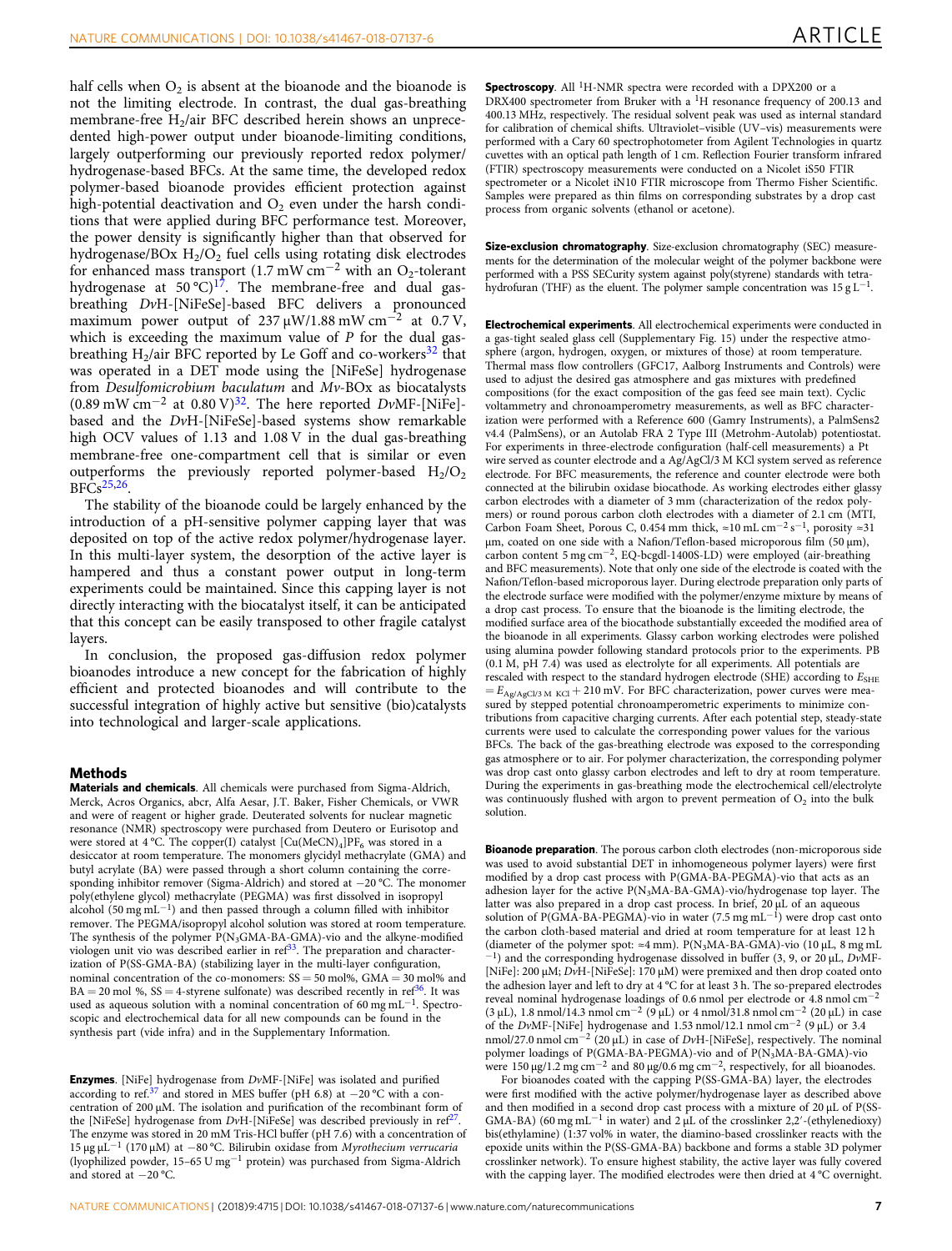<span id="page-7-0"></span>**Biocathode preparation**. The biocathode were prepared by adapting a protocol that was described earlier in  $\text{ref}^{38}$ . For the modification of microporous carbon cloth, the material was first hydrophilized with a 2-ABA or 4-ABA layer in an electrochemical grafting process (anodic oxidation of the amino group in 2-ABA or 4-ABA) in 0.1 M KCl/5 mM 2-ABA/water by applying a potential of  $+0.8$  V vs. Ag/ AgCl/3 M KCl for 60 s according to protocols described earlier in ref<sup>22</sup>. For the grafting process, the carbon cloth was pre-wetted with ethanol and rinsed with water and used immediately without drying. After grafting and after rinsing the electrode with water, 40 µL of a  $Mv$ -BOx solution (15 mg mL<sup>-1</sup> in 0.1 M PB, pH 7) was drop cast onto the ABA-modified microporous side of the carbon cloth electrodes (modification of the microporous Nafion/Teflon layer ensures a high loading of the  $O_2$ -reducing biocatalyst and thus anode-limiting conditions) and allowed to dry for 1.5 h at room temperature (nominal enzyme loading per electrode: 600 µg). For BFC experiments with the high-current density DvMF-[NiFe] bioanodes (31.8 nmol cm−<sup>2</sup> hydrogenase loading), 80 µL of the Mv-BOx solution were used for modification (nominal enzyme loading per electrode: 1200 µg). All measurements were conducted in air-breathing mode under passive breathing (no forced air flow).

Multistep synthesis of redox polymer for the adhesion layer. Synthesis of the polymer backbone: The synthesis of the P(GMA-BA-PEGMA) backbone (poly (glycidyl methacrylate-co-butyl acrylate-co-poly(ethylene glycol)methacrylate), Supplementary Fig. 16) was conducted according to protocols reported in ref<sup>39</sup>.

The radical initiator 2,2′-azobis(2-methylpropionitrile (AIBN) was recrystallized from hot toluene or methanol and stored at −20 °C. In a typical procedure, 5 g of the crude brownish initiator were suspended in ≈90 mL of methanol. The solution was carefully heated and then filtered to remove insoluble residues. Afterwards, the solution was cooled to 4 °C and kept at this temperature for 3–4 h. Colorless needle-like crystals were formed, filtered off, and dried in vacuo. The methanol solution was concentrated by removing the solvent under reduced pressure. After cooling to 4 °C overnight, a second fraction of needle-like crystals was obtained, filtered off, and dried under reduced pressure. Yield: 3.38 g colorless needles.

To a solution of 8 mL of isopropyl alcohol containing 0.4 g (0.8 mmol) of the monomer poly(ethylene glycol) methacrylate (PEGMA), the co-monomers GMA (0.711 g, 5 mmol) and BA (0.545 g, 4.3 mmol) were added under argon atmosphere. The reaction mixture was deaerated by argon bubbling and 5 mg of the purified radical initiator AIBN was added. The mixture was heated to 80 °C within ≈20 min and kept at this temperature for another 30 min until the solution became turbid. The polymer was precipitated by adding water. The colorless crude product was separated by centrifugation (4000 rpm, 30 min), suspended in 20 mL of MeOH, and precipitated again by adding 20 mL of water. The polymer was separated again by centrifugation (4000 rpm, 20 min), washed with  $3 \times 50$  mL of diethyl ether, and dried in vacuo. The pure product was finally dissolved in 10 mL of dry dimethylformamide to yield a colorless polymer solution with a concentration of 60.3 mg mL−<sup>1</sup> (stored in the dark under argon). Yield: 0.603 g (38%). 1H-NMR (200.13 MHz, acetone- $d_6$ ) δ/ppm (Supplementary Fig. 17): 4.40/4.34 and 3.83 (all  $-CH_2-OCO-$  of GMA); 4.03 ( $-CH_2-OCO-$  of BA); 3.60 ( $-O-CH_2CH_2-O-$  of PEGMA); 3.26, 2.83, and 2.69 (epoxide moiety in GMA), 1.64 and 1.41 (-CH<sub>2</sub>- of BA); 1.12 and 0.97 (overlapping, -CH<sub>3</sub> of GMA, BA, and PEGMA). The data are consistent with literature values<sup>39</sup>. Composition determined via integral ratio:  $GMA = 65$  mol%,  $BA = 32$  mol% and  $PEGMA = 3$  mol% (nominal composition:  $GMA = 49.5$  mol%,  $BA = 42.5$  mol%,  $PEGMA = 8$  mol%). SEC (THF, against poly (styrene) standard):  $M_n = 34$  kDa, PDI = 2.6. Reflection FTIR  $\tilde{v}$  cm<sup>-1</sup> (Supplementary Fig. 18a):  $\approx$  2900 (s, multiple signals, C-H); 1721 (vs C = O).

Synthesis of the azide-modified polymer backbone: The synthesis of the azidemodified polymer (P(GMA-BA-PEGMA)-N<sub>3</sub>, Supplementary Fig. 19) was<br>conducted according to protocols described in ref<sup>40</sup>. To a solution of 10 mL dimethylformamide containing P(GMA-BA-PEGMA) in a concentration of 60.3 mg mL<sup>-1</sup> (total polymer mass = 603 mg with 62 wt% of GMA; this corresponds to 374 mg GMA and thus 2.6 mmol epoxide units) first 0.32 g (6 mmol) NH4Cl and then 0.39 g (6 mmol)  $\text{NaN}_3$  were added under an argon atmosphere. The slurry was heated to 50 °C and stirred for 22 h. After cooling down to room temperature, the polymer was precipitated by adding ≈90 mL of water. The colorless precipitate was separated by centrifugation (4000 rpm, 20 min) and washed with water ( $2 \times 90$  mL, with centrifugation after each washing step) and with ≈120 mL of diethyl ether. The latter was decanted off and the wet residue was suspended in 70 mL of methanol. The product was precipitated by adding 30 mL of water and separated again by centrifugation (4000 rpm, 30 min). Finally, the residue was washed with 40 mL of diethyl ether and dried under reduced pressure to yield 222 mg of a colorless product. The polymer was dissolved in 7 mL of acetone (31.7 mg mL<sup>−</sup>1) and stored at  $4^{\circ}$ C in the dark. <sup>1</sup>H-NMR (400.13 MHz, acetone- $d_6$ )  $\delta$ /ppm (Supplementary Fig. 20): 4.66, 4.12, 4.01, 3.75 (-CH<sub>2</sub>-OCO- moieties); 3.61 (-OCH2CH2O- of PEGMA); 3.41 (-CH2-N3), 2.84 (-OH), 1.93, 1.64, and 1.43 (-CH<sub>2</sub>- moieties); 1.11, 1.05, and 0.97 (-CH<sub>3</sub> units). Composition: complete conversion of GMA units into -CHOH-CH<sub>2</sub>-N<sub>3</sub> moieties, GMA signals are absent, N<sub>3</sub>units = 65 mol%, BA = 32 mol%, PEGMA = 3 mol%. Reflection FTIR  $\tilde{v}$  cm<sup>-1</sup> (Supplementary Fig. 18b): 3456 (s, broad, -OH); ≈2900 (s, multiple signals, C-H); 2104 (vs N<sub>3</sub>); 1727 (vs C = O).

Synthesis of the viologen-modified polymer: The synthesis of the viologenmodified polymer P(GMA-BA-PEGMA)-vio (Supplementary Fig. 21) was conducted following procedures reported in  $\text{ref}^{33}$ . Under an argon atmosphere, an acetone solution of the azide-modified polymer P(GMA-BA-PEGMA)- $\overline{N_3}$  (2 mL, 34 mg mL<sup>−</sup>1, total polymer mass: 68 mg with a GMA-N3-unit ratio of 68 wt%; this corresponds to 46.24 mg  $N_3$  units and thus 0.25 mmol  $N_3$  functions) was diluted with 4 mL of acetone containing 110 mg (0.2 mmol, 0.8 eq.) 1-hex-5-ynyl-1' methyl-4,4′-bipyridinium·2PF<sub>6</sub> (vio)<sup>33</sup>. Then, the copper(I) catalyst [Cu(MeCN)<sub>4</sub>]  $\mathrm{PF}_6$  (74 mg, 0.2 mmol) followed by 1 mL of deaerated dimethyl sulfoxide (DMSO) was added while the reaction mixture was gently purged with an argon stream to remove remaining  $O_2$ . The homogeneous solution was heated to 50 °C and stirred overnight. The yellow reaction mixture was cooled down to room temperature and quenched with ≈6 mL of diethyl ether under stirring to induce the precipitation of the polymer. The organic phase was decanted off and the residue was successively washed with  $3 \times 10$  mL of diethyl ether,  $2 \times 10$  mL of water and with  $3 \times 10$  mL of diethyl ether. Finally, the PF<sub>6</sub><sup>-</sup> salt of the product was dried under reduced pressure to obtain a pale green-yellow powder. Yield: 186 mg (crude product). 1H-NMR (400.13 MHz, DMSO-d6) δ/ppm (Supplementary Fig. 22): 9.37 (s, -CHaromatic viologen core); 9.26 (s, -CH- aromatic viologen core); ≈8.73 (multiple signals, overlapping, -CH- aromatic viologen core); 7.82 (s, -CH- triazole unit); 5.43 (s, -OH);  $4.72$  (s, -CH<sub>2</sub>-N<sup>+</sup> = ), 4.44 (s, = N<sup>+</sup>-CH<sub>3</sub>); 4.07 and 3.87 (both s, -O- $CH<sub>2</sub>$ - moieties in the backbone); 3.49 (s, -OCH<sub>2</sub>CH<sub>2</sub>O- of PEGMA); 2.034, 1.66, 1.49, 1.28 (overlapping, broad,  $-CH_2$ - moieties from BA and linker chain of the viologen); 0.84 (s, -CH<sub>3</sub> polymer backbone).  ${}^{31}P{^1H}$ -NMR (161.98 MHz, DMSO $d<sub>6</sub>$ ) δ/ppm (Supplementary Fig. 23): 144.2 (septet,  $J<sub>P,F</sub> = 713$  Hz). UV–vis (DMSO)  $\lambda$  nm<sup>-1</sup> (Supplementary Fig. 24): 265 nm (freely diffusing viologen: 265 nm<sup>33</sup>). Reflection FTIR (PF<sub>6</sub><sup>-</sup> salt was used)  $\tilde{v}$  cm<sup>-1</sup> (Supplementary Fig. 18c): ≈3400 (broad, -OH); 3135 and 3071 (triazole ring); 2993 (s, multiple signals, C-H); 2104 (remaining N<sub>3</sub>); 1732 (vs C = O); 1644 (vs - C = N, viologen core); 1450 (s), 1157 (s, broad), 862 (vs  $PF_6^-$ ). Mid-point potential of the first,  $E_1$ , and second,  $E_2$ , reduction, determined by cyclic voltammetry in 0.1 M KCl/water with a drop cast film (from acetone) on glassy carbon electrode:  $E_1 = -0.27$  and  $E_2 = -0.66$  V vs. SHE (Supplementary Fig. 1a).

For the purification (removal of remaining copper catalyst and free viologen, as well as the exchange of hydrophobic PF<sub>6</sub><sup>−</sup> counter ions with hydrophilic Cl<sup>−</sup> anions) a metathesis reaction with the polymer and aqueous KCl solution was conducted. For this, small portions of the polymer were dissolved in aqueous KCl (0.1 or 1 M) overnight (small amounts of DMSO can be added to ensure that the polymer is completely dissolved) and dialyzed against KCl by using ultracentrifugation and size-selective membrane filters (Vivaspin 500, Sartorius) with a molecular weight cut-off of 5 kDa. To remove excess Cl<sup>−</sup> ions, the polymer was washed with copious amounts of water by using again ultracentrifugation and membrane filters. The concentration of the purified polymer was adjusted to be 7.5 mg mL−<sup>1</sup> in water. The colorless polymer solution was stored at room temperature. Estimated mid-point potentials in 0.1 M PB, pH 7.4; drop cast film on glassy carbon:  $E_1 = -0.30$  V and  $E_2 = -0.63$  V vs. SHE (first reduction: Supplementary Fig. 1d).

#### Data availability

The data that support the findings of this study are available from the corresponding author upon request. The source data underlying Fig. 3b are provided as a Source Data file.

Received: 22 May 2018 Accepted: 17 October 2018 Published online: 09 November 2018

#### References

- Sokol, K. P. et al. Bias-free photoelectrochemical water splitting with photosystem II on a dye-sensitized photoanode wired to hydrogenase. Nat. Energy <https://doi.org/10.1038/s41560-018-0232-y> (2018).
- 2. McKone, J. R., Marinescu, S. C., Brunschwig, B. S., Winkler, J. R. & Gray, H. B. Earth-abundant hydrogen evolution electrocatalysts. Chem. Sci. 5, 865–878  $(2014)$
- 3. Faunce, T. A. et al. Energy and environment policy case for a global project on artificial photosynthesis. Energy Environ. Sci. 6, 695 (2013).
- 4. Concepcion, J. J., House, R. L., Papanikolas, J. M. & Meyer, T. J. Chemical approaches to artificial photosynthesis. Proc. Natl. Acad. Sci. USA 109, 15560–15564 (2012).
- Lewis, N. S. & Nocera, D. G. Powering the planet. Chemical challenges in solar energy utilization. Proc. Natl. Acad. Sci. USA 103, 15729-15735 (2006).
- 6. Dresselhaus, M. S. & Thomas, I. L. Alternative energy technologies. Nature 414, 332–337 (2001).
- 7. Grätzel, M. Photoelectrochemical cells. Nature 414, 338–344 (2001).
- 8. Armstrong, F. A. Chemistry. Copying biology's ways with hydrogen. Science 339, 658–659 (2013).